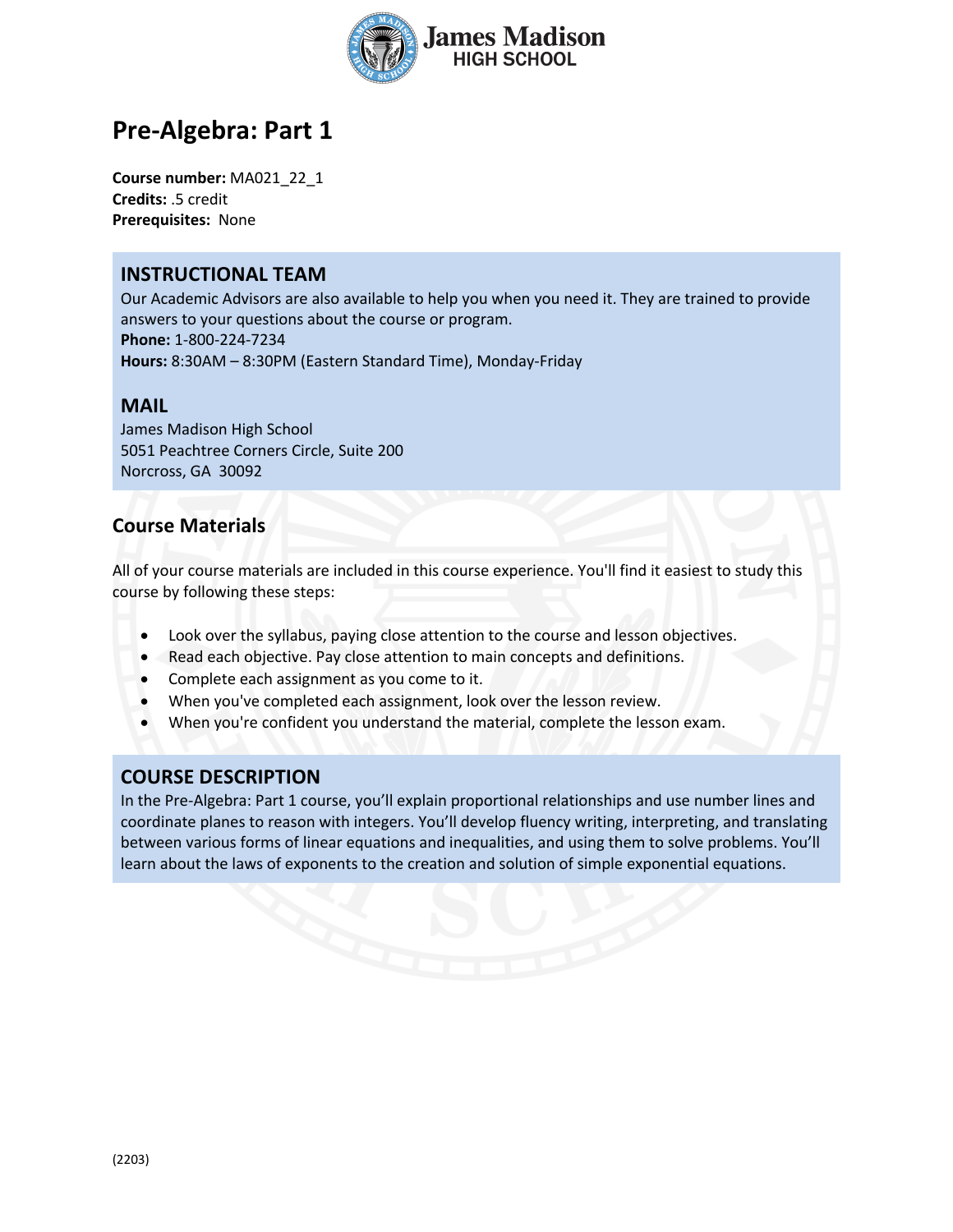

## **LEARNING OBJECTIVES**

After completing Pre-Algebra: Part 1, students will be able to:

- Calculate and simplify unit rates, build ratios, and solve proportions using cross products
- Use rational numbers (fractions, decimals, and integers) to represent real-world contexts
- Solve one- and two-variable equations to generalize, communicate, and model situations
- Solve linear equations and inequalities, and use properties of exponents

| <b>LESSONS</b> | <b>TOPICS</b>                                              |  |
|----------------|------------------------------------------------------------|--|
| Lesson 1:      | <b>Ratios and Proportions</b>                              |  |
| Lesson 2:      | Number System                                              |  |
| Lesson 3:      | <b>Expressions and Equations</b>                           |  |
| Lesson 4:      | Introduction to Linear Equations and Exponential Functions |  |

### **GRADING**

The following point totals correspond to the following grades:

| <b>POINTS</b> | <b>GRADE</b> |
|---------------|--------------|
| 100-90        | A            |
| 89-80         | B            |
| 79-70         | C            |
| 65-69         | D            |
| Below 65      | F            |

**James Madison High School allows 2 attempts on exams. If a student is not satisfied with his/her score on the 1st attempt, an exam may be resubmitted. The 2nd attempt is not required as long as the final course average is above 65%. The higher of the 2 attempts will be the score that counts towards the final average.** 

**Exams are timed and once you begin an exam, the timer runs continuously, even if you leave the course. Refer to the exam instructions for the time limit (in most cases 3 hours), but the time limit cannot be spread over multiple days.**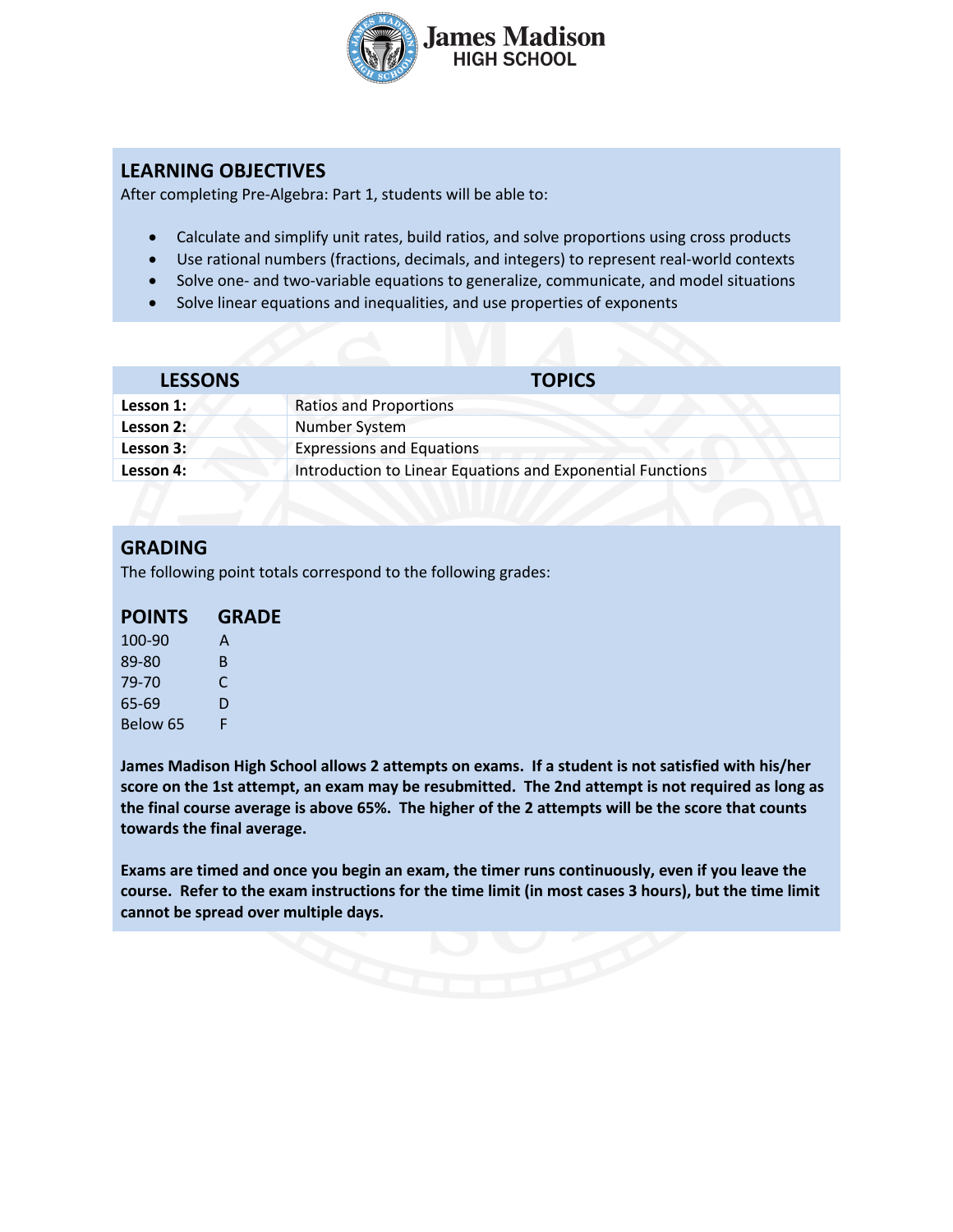

### **GRADE WEIGHT**

| <b>TOPIC</b>                                                            | <b>ACTIVITY</b> | <b>PERCENTAGE</b> |
|-------------------------------------------------------------------------|-----------------|-------------------|
| <b>Lesson 1: Ratios and Proportions</b>                                 | Quiz            | 25%               |
| Lesson 2: Number System                                                 | Quiz            | 25%               |
| Lesson 3: Expressions and Equations                                     | Quiz            | 25%               |
| Lesson 4: Introduction to Linear Equations<br>and Exponential Functions | Quiz            | 25%               |

# **ACADEMIC AND COURSE POLICIES**

Please see the Academic Policies section in the James Madison High School Catalog for information on Course policies, including the Exam/Assignment Retake Policy, Grading Policy, Academic Honesty Policy, and Student Conduct Policy.

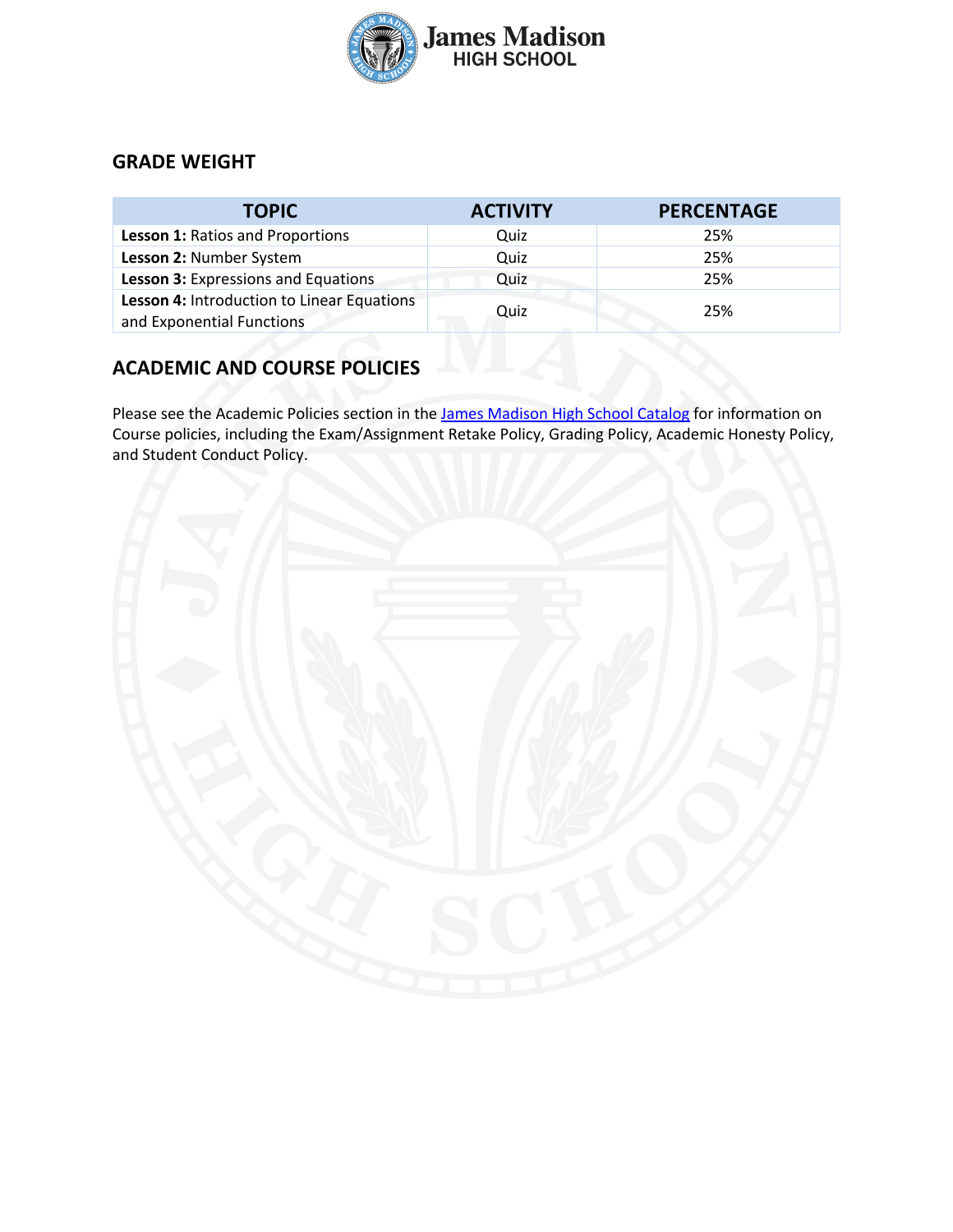

# **Pre-Algebra: Part 2**

**Course number:** MA021\_22\_1 **Credits:** .5 credit **Prerequisites:** None

### **INSTRUCTIONAL TEAM**

Our Academic Advisors are also available to help you when you need it. They are trained to provide answers to your questions about the course or program. **Phone:** 1-800-224-7234 **Hours:** 8:30AM – 8:30PM (Eastern Standard Time), Monday-Friday

#### **MAIL**

James Madison High School 5051 Peachtree Corners Circle, Suite 200 Norcross, GA 30092

### **Course Materials**

All of your course materials are included in this course experience. You'll find it easiest to study this course by following these steps:

- Look over the syllabus, paying close attention to the course and lesson objectives.
- Read each objective. Pay close attention to main concepts and definitions.
- Complete each assignment as you come to it.
- When you've completed each assignment, look over the lesson review.
- When you're confident you understand the material, complete the lesson exam.

### **COURSE DESCRIPTION**

In the Pre-Algebra: Part 2 course, you'll study angles, congruent and similar triangles, rectilinear figures, polygons, circles and arcs, and the Pythagorean Theorem. You'll study the area and volume of two-dimensional and three-dimensional figures.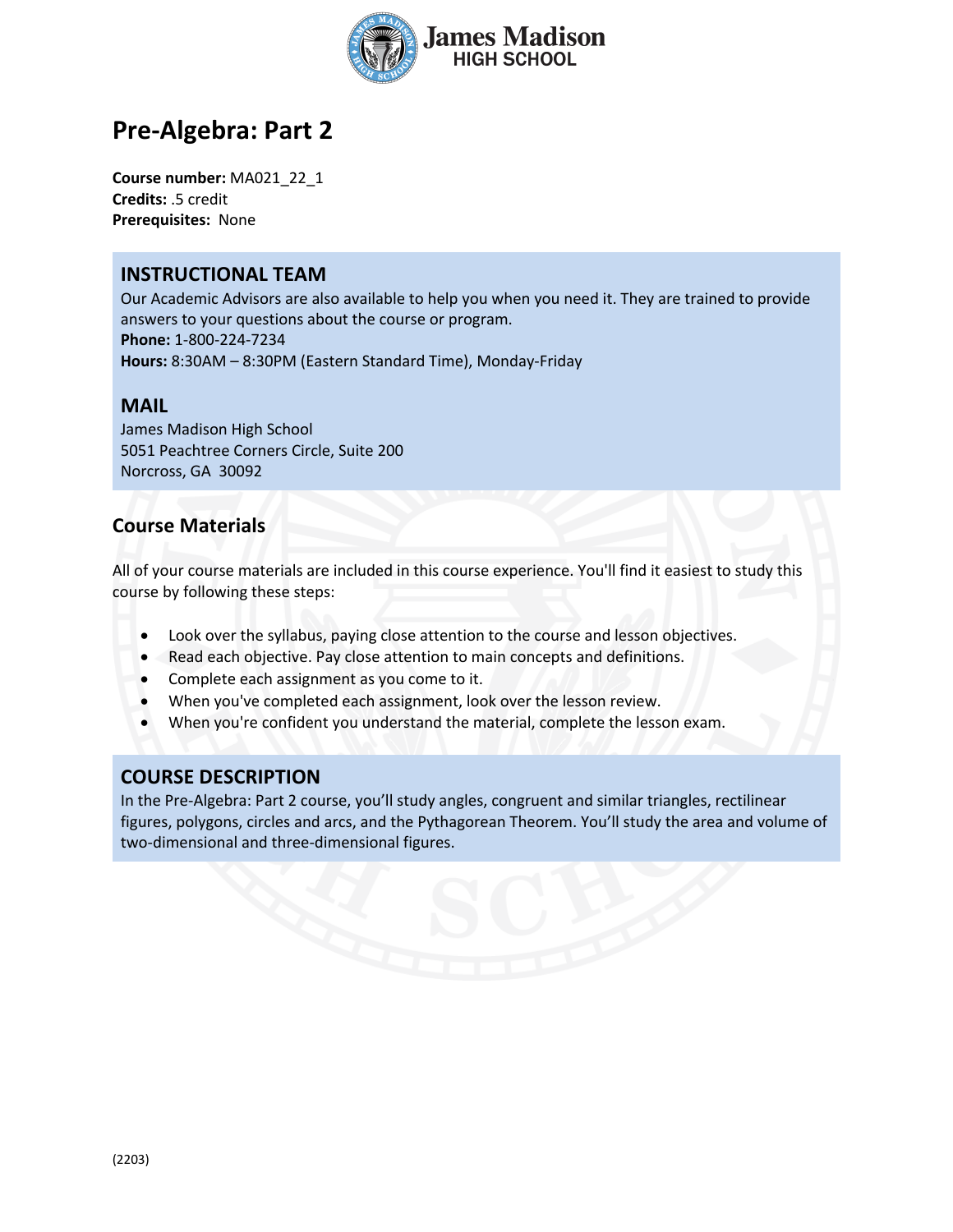

# **LEARNING OBJECTIVES**

After completing Pre-Algebra: Part 1, students will be able to:

- Perform transformations on figures in the coordinate plane
- Apply properties and formulas for angles and triangles, and explain congruent and similar figures
- Calculate area and volume of geometric figures

| <b>LESSONS</b> | <b>TOPICS</b>                                 |  |
|----------------|-----------------------------------------------|--|
| Lesson 5:      | Coordinate Planes and Transformations         |  |
| Lesson 6:      | Angles, Triangles, Congruence, and Similarity |  |
| Lesson 7:      | Area and Volume                               |  |

#### **GRADING**

The following point totals correspond to the following grades:

| <b>POINTS</b> | <b>GRADE</b> |
|---------------|--------------|
| 100-90        | A            |
| 89-80         | B            |
| 79-70         | C            |
| 65-69         | D            |
| Below 65      | F            |

**James Madison High School allows 2 attempts on exams. If a student is not satisfied with his/her score on the 1st attempt, an exam may be resubmitted. The 2nd attempt is not required as long as the final course average is above 65%. The higher of the 2 attempts will be the score that counts towards the final average.** 

**Exams are timed and once you begin an exam, the timer runs continuously, even if you leave the course. Refer to the exam instructions for the time limit (in most cases 3 hours), but the time limit cannot be spread over multiple days.**